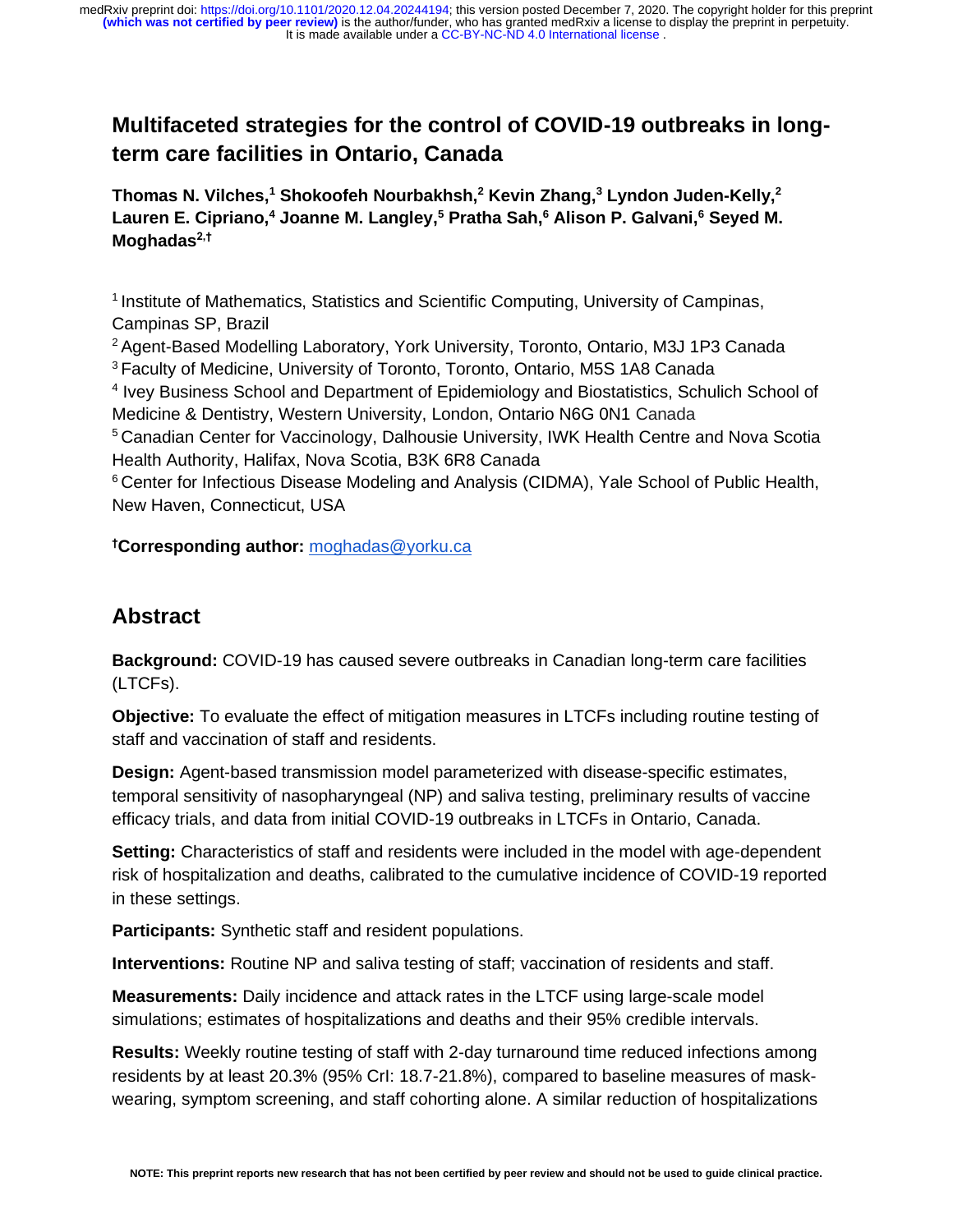and deaths was achieved in residents. Vaccination averted 2-4 times more infections in both staff and residents as compared to routine testing, and markedly reduced hospitalizations and deaths among residents by 81.4% (95% CrI: 80.6-82.2%), and 82.1% (95% CrI: 81.5-82.7%), respectively.

**Limitations:** Timelines of vaccine distribution and compliance rates with routine testing are key parameters affecting strategy outcomes.

**Conclusion:** Routine testing of staff reduces silent transmission in LTCFs. Vaccination could have a substantial impact on mitigating disease burden among residents, but may not eliminate the need for other measures before population-level control of COVID-19 is achieved.

## **Introduction**

The novel coronavirus disease 2019 (COVID-19) has led to severe outbreaks in Canadian longterm care facilities (LTCFs). LTCF residents are particularly vulnerable to COVID-19 due to a high prevalence of comorbid conditions (1) and their advanced age. Since the start of COVID-19 pandemic, a number of strategies have been implemented to prevent infection and disease transmission in LTCFs, including non-pharmacological measures such as isolation, visitor restrictions, hand hygiene, and mask-wearing (2,3). While COVID-19 mitigation measures have had a significant impact on reducing transmission on a population level (4), control of outbreaks in LTCFs continues to be challenging, in part due to silent transmission from infected asymptomatic or pre-symptomatic visitors and staff (5,6).

In Canada, over 80% of reported COVID-19 deaths have been attributed to LTCFs (7–9). While advanced age and comorbid medical conditions are risk factors for a more severe course of disease among residents (10–12), recent studies have highlighted the inadequacy of the systemic response to COVID-19 in Canadian LTCFs (13–15). Shortages of staff and personal protective equipment (PPE), limited testing capacity with reliance on symptom-based screening, and inadequate space to implement efficient cohorting measures appear to have contributed to the extraordinary disease toll in these settings (14). Recent promising vaccine efficacy results from phase III clinical trials (16–18) suggest that prioritizing residents and staff for vaccination could prevent LTCF outbreaks. However, whether vaccination alone is sufficient to protect these vulnerable populations from COVID-19 remains undetermined. Furthermore, the effectiveness of infection control measures in LTCFs depend on a number of factors such as the contact network between residents and staff, in addition to disease characteristics, such as the presence of symptoms and severity of illness, at the individual level.

We sought to investigate the impact of COVID-19 mitigation measures on controlling COVID-19 in LTCFs by developing an agent-based model of disease transmission dynamics. We parameterized the model with disease-specific estimates and data from initial outbreaks in LTCFs in the province of Ontario, Canada (19). We also used movement and contact network data collected from the largest veterans' care facility in Canada, located at Sunnybrook Health Sciences Centre (20,21). We evaluated the effect of case isolation, mask-wearing, cohorting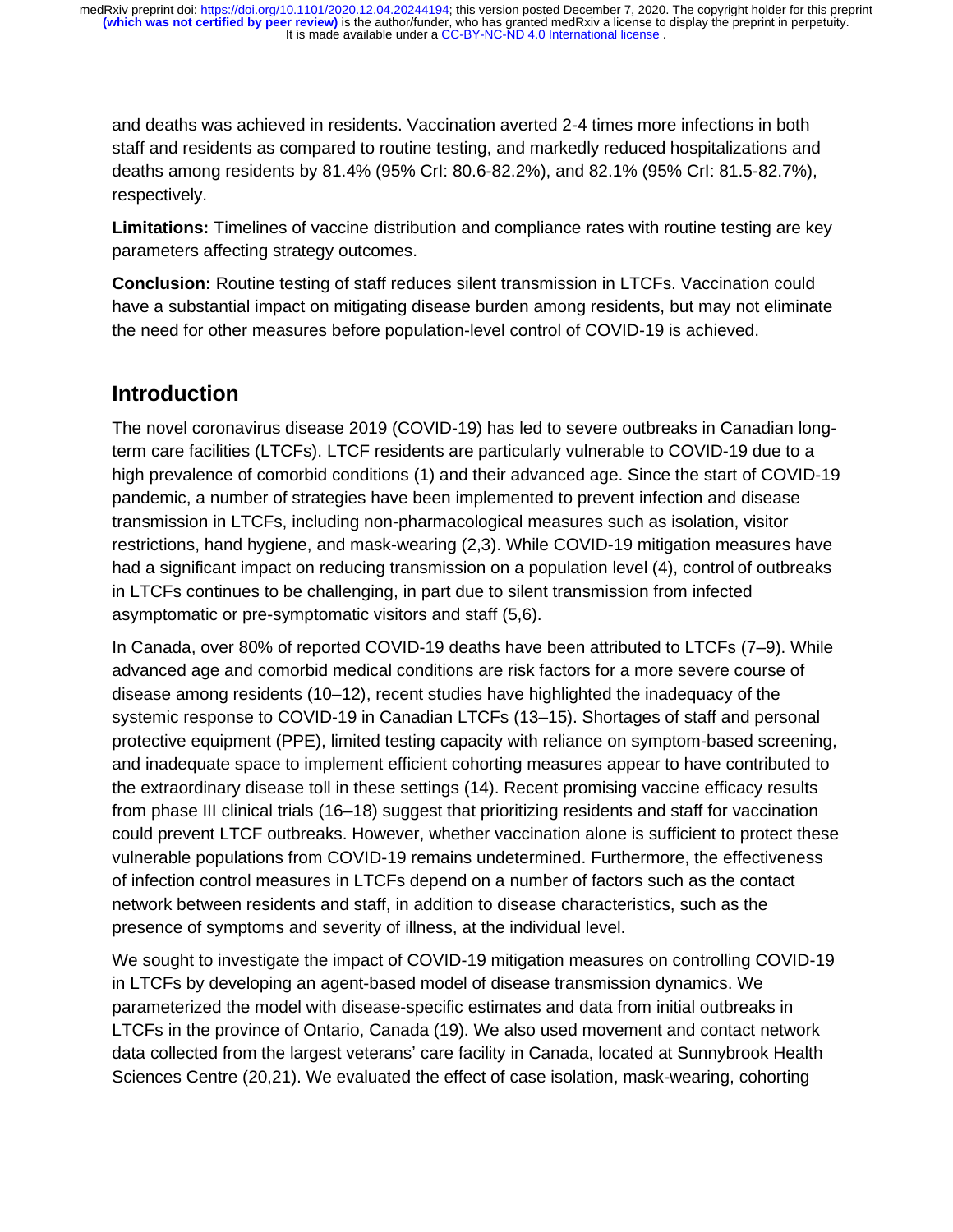It is made available under a [CC-BY-NC-ND 4.0 International license](http://creativecommons.org/licenses/by-nc-nd/4.0/) . **(which was not certified by peer review)** is the author/funder, who has granted medRxiv a license to display the preprint in perpetuity. medRxiv preprint doi: [https://doi.org/10.1101/2020.12.04.20244194;](https://doi.org/10.1101/2020.12.04.20244194) this version posted December 7, 2020. The copyright holder for this preprint

and routine testing of staff in the absence of vaccination. We further expanded the model to include vaccination and evaluate the need for other interventions.

## **Methods**

### *Ethics Statement*

The study was approved by the York University Ethics Review Board (Project: 2020-269). The study was categorized as minimal risk, with no requirement for individual consent or participation.

## *Model structure and population*

We developed an agent-based simulation model of COVID-19 transmission dynamics in a LTCF with resident and staff populations (Appendix, Figure A1). The model structure was informed by population demographics of LTCFs in Ontario, Canada (e.g., age (1,22), staff-to-resident ratio, distribution of rooms and occupancy (13)). The interaction within and between staff and resident populations were parameterized using the distributions derived from close-range movement and contact network data collected through wearable sociometric tags in a Canadian LTCF (21). The model included three working shifts of morning, afternoon, and night, each covering 8 hours of daily interactions.

Based on demographic data from the Ontario Long Term Care Association (1), the resident population included individuals of age 50-64 (6.6%), 65-74 (11.4%), 75-84 (27.3%), 85-94 (43.9%), and 95+ (10.8%). A total of 120 residents (i.e., the average size of a LTCF) were included in the model and assigned to 84 rooms, with a distribution corresponding to 48 single and 36 double occupancy rooms.

The model considered a staff population of 68 individuals, aged 20-64 years of age (22), which included direct care providers (i.e., personal support workers, nurses), dieticians and housekeeping personnel. The distribution of staff by classification and staff-to-resident ratio for each daily shift were informed by correspondence with the management teams of 10 LTFCs affected by COVID-19 outbreaks in Ontario.

Daily contacts among residents were sampled from a previously inferred distribution with a mean of 6.8 contacts per resident per day (20,21). Daily numbers of contacts varied from 6 to 9 between residents and direct healthcare providers (nurses and personal support workers). We assumed that there was no contact between residents and other service staff based on correspondence with the management teams of LTFCs. Given visiting restrictions during outbreaks, we did not include visitors in the model. Contacts among staff were distributed in each shift (Appendix, Table A1) depending on the responsibility of staff in the LTCF.

## *Disease dynamics*

We encapsulated the natural history of COVID-19 with epidemiological statuses as susceptible; latently infected (not yet infectious); asymptomatic (and infectious); pre-symptomatic (and infectious); symptomatic with either mild or severe/critical illness; recovered; and dead (Figure 1). We assumed that infection was introduced into the LTCF through infected staff during the silent asymptomatic or pre-symptomatic stages of disease. A population point-prevalence in the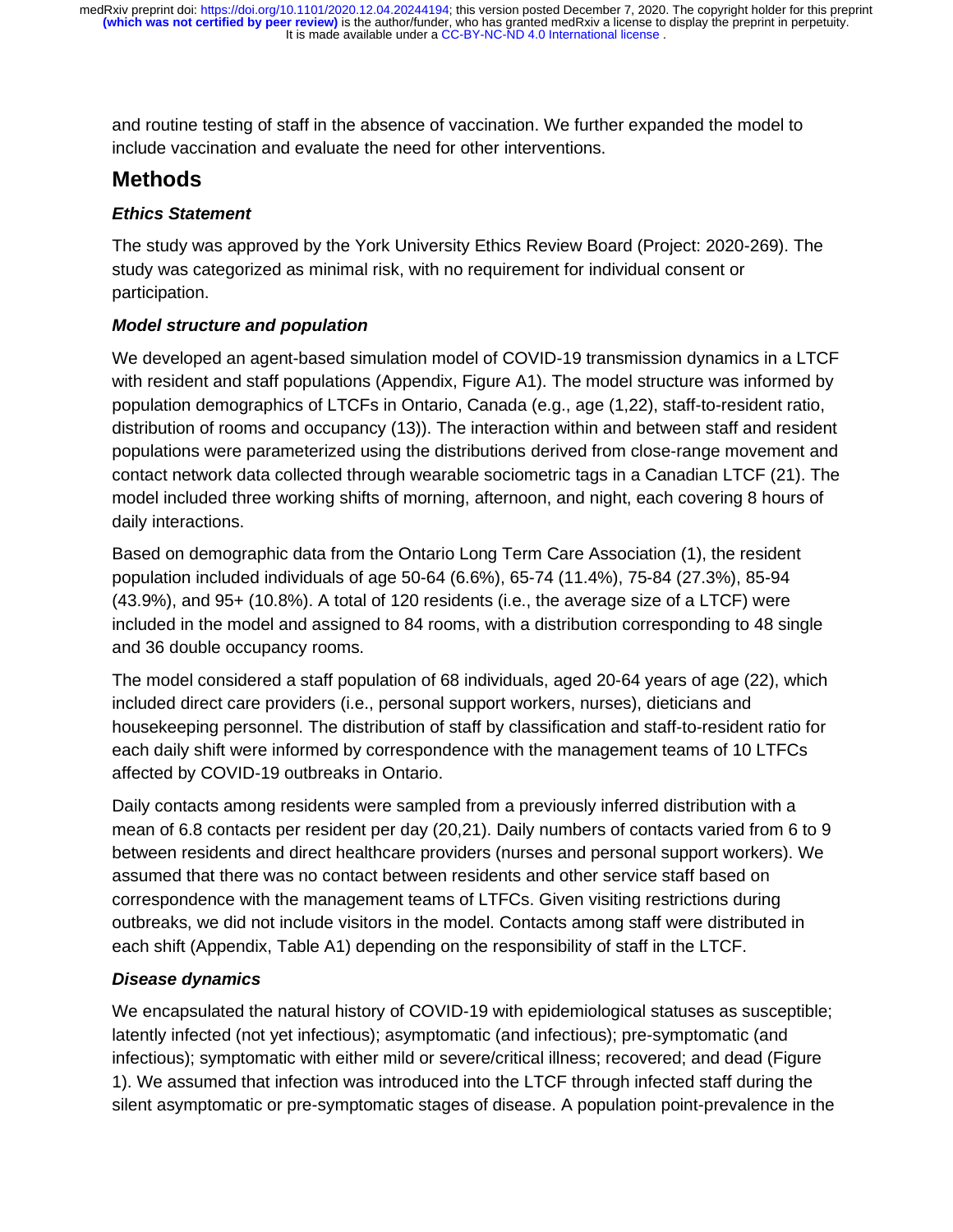range of 0.05%-0.1% was considered for infection of staff outside the LTCF prior to the start of each shift (23). Staff with symptomatic COVID-19, whether infected outside or during the daily shifts in the LTCF, were screened and removed from the model simulations for a minimum of 14 days (and until complete recovery).

Disease transmission inside the LTCF was implemented probabilistically for contacts between susceptible and infectious individuals in asymptomatic and pre-symptomatic, or symptomatic stages of the disease. Infected individuals started in the latent (non-infectious) stage, and then proceeded to a silent infectious stage (i.e., either asymptomatic or pre-symptomatic). A proportion of infected individuals remained asymptomatic until recovery (24–27), with an infectious period that was sampled from a Gamma distribution with a mean of 5 days (28,29). Others developed symptoms following a pre-symptomatic stage as part of the incubation period. The incubation and pre-symptomatic periods were sampled from Log-Normal and Gamma distributions with mean values of 5.2 and 2.3 days, respectively (30,31). The infectious period post-symptom onset was also sampled from a Gamma distribution with a mean of 3.2 days (28). Symptomatic cases had an age-dependent probability of developing mild or severe/critical illness. We assumed that recovery from a primary infection provided adequate immunity for the remainder of the simulation, preventing re-infection. Compared to the probability of transmission during the pre-symptomatic stage, the relative risks of transmission were 0.11, 0.44, and 0.89 for the asymptomatic, mild symptomatic, and severe symptomatic stages, respectively (32,33).

#### *Infection outcomes*

Residents with symptomatic disease and their roommates, based on outbreak guidelines, were immediately isolated upon symptom onset within the LTCF (34). Contacts of isolated cases were limited to only direct healthcare providers. A proportion of symptomatic residents who developed severe illness were transferred and hospitalized, and therefore excluded from the dynamics within the LTCF until their return upon recovery. For those who were hospitalized, the time from symptom onset to admission was sampled in the range of 2-5 days (35,36). The length of hospital stay was sampled from a Gamma distribution with mean of 12.4 days (37). We parameterized the model with age-specific hospitalization rates of LTCF residents from January to June 2020 (Table 1). The case fatality rate among residents was age-dependent and based on data reported by Public Health Ontario (Table 1).(19)

### *Interventions*

The baseline scenario of control measures included: (i) isolation of symptomatic residents with hospitalization of a proportion who developed severe illness; (ii) screening of staff for symptomatic illness followed by isolation; (iii) cohorting of healthcare providers; and (iv) maskwearing by all staff. We assumed that all staff wore surgical masks during their shift, but switched to an N95 respirator when caring for isolated residents. A recent meta-analysis indicates a 67% (95% CI:  $39\% - 83\%$ ) risk reduction in respiratory infections when surgical masks are used (38). Thus, the transmission probability per contact was reduced by a factor (1 eff<sub>sur</sub>) for staff-resident, and (1- eff<sub>sur</sub>)<sup>2</sup> for staff-staff interactions. When an N95 was used by staff caring for isolated residents, the probability of transmission was reduced by  $(1-\text{eff}_{N95})$  per contact, with an efficacy eff<sub>N95</sub> = 0.95 (38). For staff cohorting, we assigned each healthcare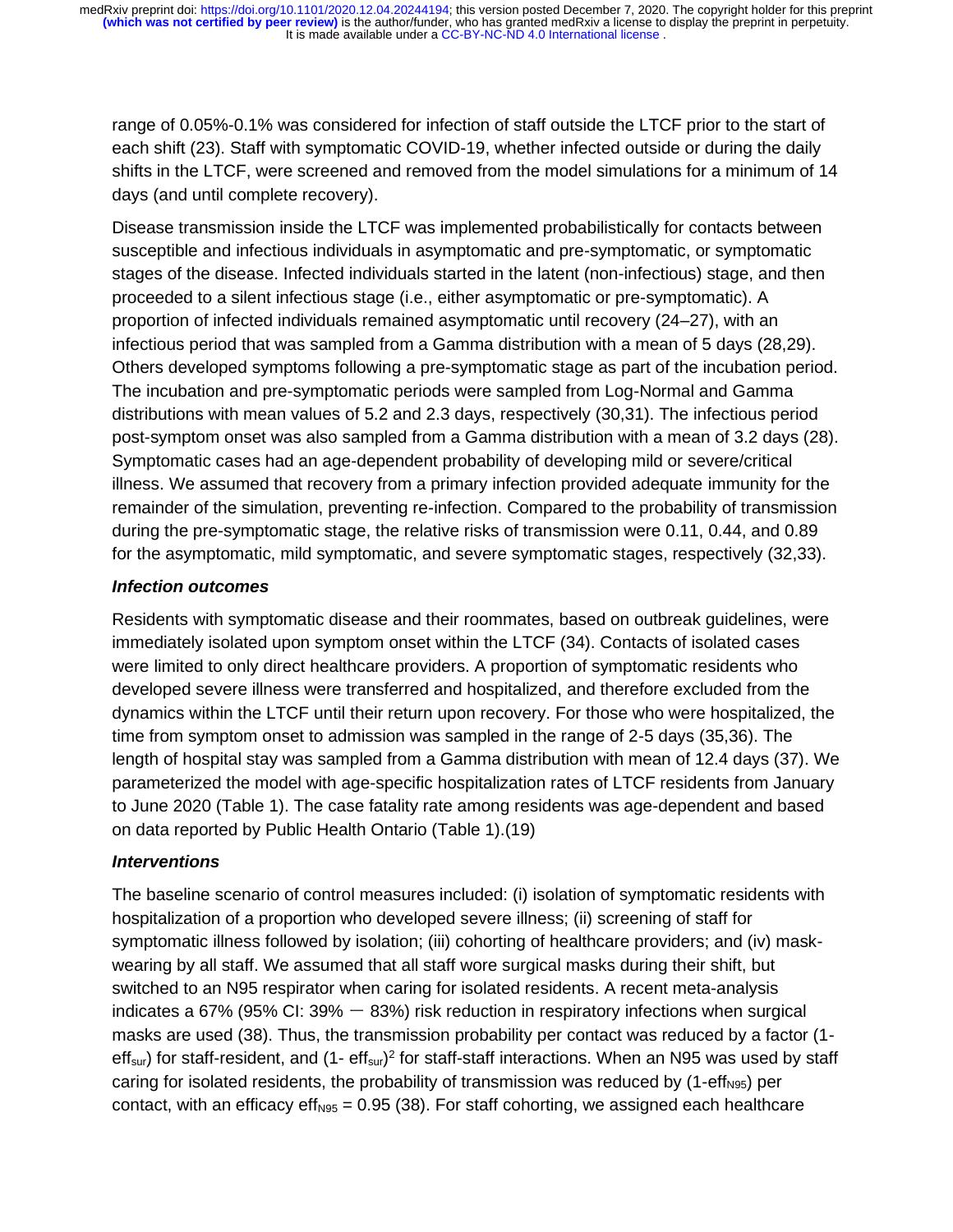provider to a specific group of residents. Personal support workers only interacted with a predetermined group of 9, 9, and 20 residents during the three daily shifts of morning, afternoon, and night. Similarly, nurses interacted with predetermined groups of 30, 30, and 60 residents during the corresponding shifts. Given baseline interventions, we compared two additional measures: routine testing of all staff and vaccination of staff and residents.

*Routine testing*. To prevent disease importation and transmission during the silent asymptomatic and pre-symptomatic stages of infection, we implemented routine nasopharyngeal (NP) and saliva PCR testing of staff with a frequency of 7 days (39). The probability of case detection at the time of testing post-infection was determined by the temporal diagnostic sensitivity (40) inferred from fitting a sensitivity function to the percent positivity data of NP testing (41). Both tests were assumed to have a specificity of 100%. We considered time delays of 24-48 hours in turnaround time from sampling to results, during which staff continue their shifts. Staff isolated for a period of 14 days following a positive result, during which they were excluded from interactions in the LTCF.

*Vaccination*. Considering LTCFs as one of the priority groups for COVID-19 vaccination, we implemented a two-dose vaccine strategy, with coverages of 90% for staff and 75% for residents. These coverages reflect the reported uptake of seasonal influenza vaccines in Canada in these populations (42,43). We considered a vaccine efficacy of 90% (*Ve*) against infection following 2 doses, administered 28 days apart, in vaccinated staff (17,18). We implemented a 14-day interval after the first vaccine dose to reach half of *Ve*. The protection of  $V_e$  was reached one week after the second dose. The vaccine efficacy was reduced to  $V_p = (1$ *q*)*V<sup>e</sup>* in vaccinated residents, where *q* was sampled uniformly from the 10%-50% range based on observed reductions in influenza vaccine effectiveness among frail and comorbid individuals (44,45). Vaccine efficacy was implemented in the model as a reduction of disease transmission. We also assumed that the risk of developing severe illness was reduced by the vaccine efficacy if infection occurred post-vaccination, thereby affecting hospitalization rates.

#### *Model implementation and calibration*

The model was implemented in Julia language using parameter estimates in Table 1. To determine the transmission probability, we calibrated the model to the cumulative incidence data reported for LTCFs in Ontario, Canada, from January to June 2020 (19). For this calibration, we considered case isolation and hospitalization of infected residents, screening of staff for symptomatic illness, and mask-wearing by all staff as measures implemented during initial outbreaks of COVID-19. In the scenario with vaccination, we assumed that the first dose of vaccine was given two weeks before the introduction of the first infection into the LTCF, which resulted in partial effectiveness of vaccination when the outbreak simulations began. The second dose was offered two weeks after the start of simulations. Simulations were seeded with one infected individual among staff with a time-step of 1 hour. The computational model is available at https://github.com/thomasvilches/LTCF-covid.

# **Results**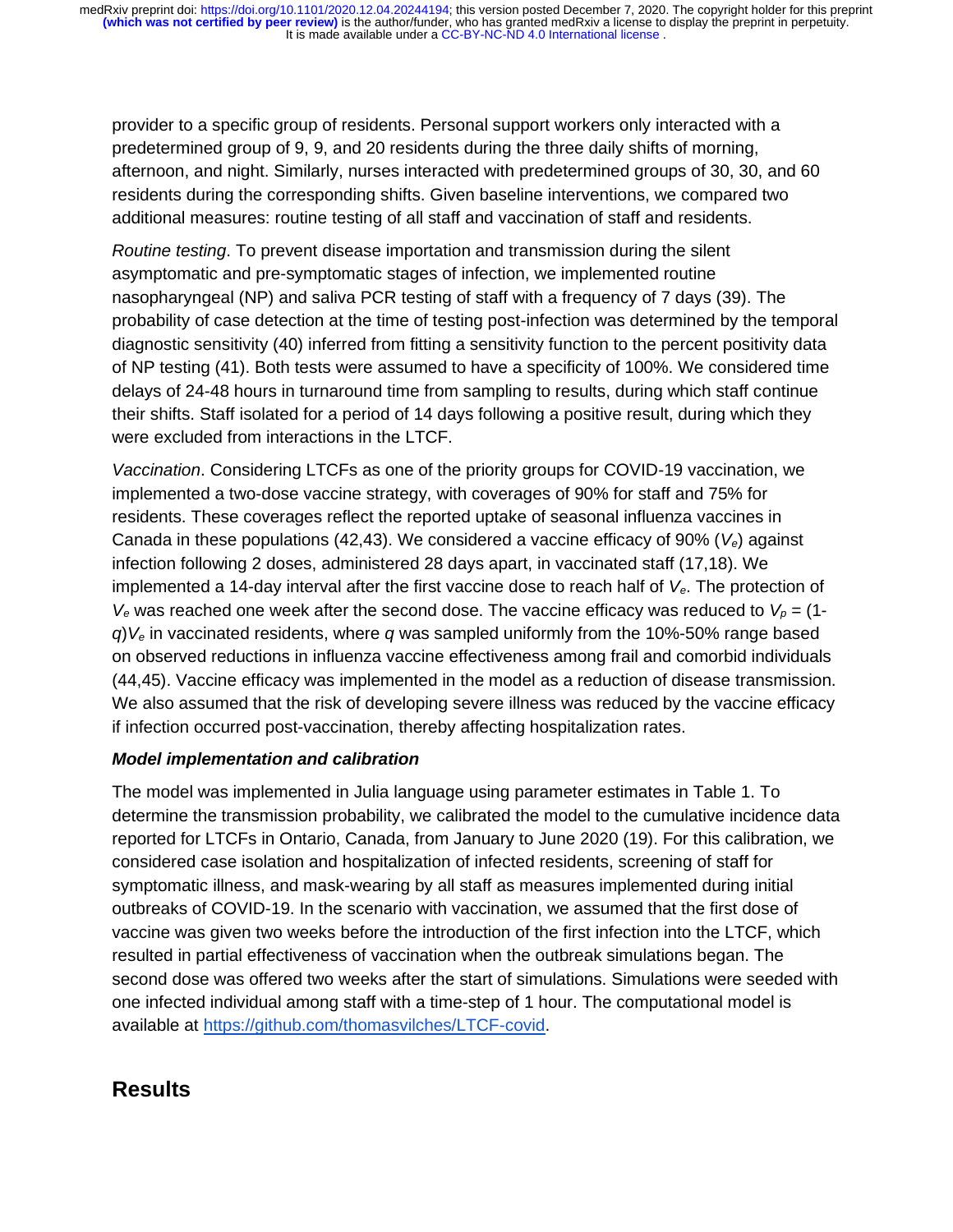In the baseline scenario of model calibration, the attack rate was 37% among residents, and 25.6% among staff. Hospitalization and deaths among residents were projected to be 32.9 and 83.8 per 1000 population, respectively. The corresponding rates for staff were 9.5 and 0.5 per 1000 population.

### **Routine testing of staff**

Compared to baseline measures only, augmenting with weekly routine testing of staff reduced the attack rate among residents by 20.3% (95% CrI:  $18.7% - 21.8%$ ) using saliva sampling with a 2-day turnaround. The highest reduction was  $34.4\%$  (95% Crl:  $32.9\%$  –  $36.0\%$ ) using a weekly NP sampling and a 1-day turnaround time (Figure 1, Table 2). For each scenario, the observed reductions of hospitalizations and deaths were similar to the reduction of attack rate among residents (Table 2).

Weekly routine testing led to lower reduction of attack rates among staff, as compared to residents, ranging from 12.8% (95% CrI: 11.7%  $-$  13.9%) to 21.9% (95% CrI: 20.9%  $-$  23.0%) with a 2-day turnaround with saliva testing and a 1-day turnaround with NP testing, respectively (Figure 1, Table 3). The reduction in hospitalizations among staff was similar to their reduction of attack rates in the corresponding scenarios. However, routine testing, irrespective of the type and turnaround time, had no significant effect on reducing deaths in staff compared to baseline measures (Table 3).

## **Vaccination of residents and staff**

When vaccination was implemented, the incidence among residents sharply declined after 3 weeks (Figure 1), as compared with baseline measures alone. The attack rate was reduced by 72.3% (95% CrI: 71.6% ー 72.9%) among residents and 76.7% (95% CrI: 76.4% ー 77.1%) among staff (Figure 1, Table 2,3), significantly higher than reductions achieved in any scenario of routine testing in both populations (Wilcoxon rank-sum test, p-values<0.001). The reduction of hospitalizations and deaths attributed to vaccination was higher among residents as compared to staff, despite higher vaccine coverage and vaccine efficacy in staff (Tables 2,3). Similar to hospitalizations, vaccination also reduced deaths significantly by 82.1% (95% CrI: 81.5%  $-$  82.7%) among residents and 69.8% (95% CrI: 58.0%  $-$  79.7%) in staff.

# **Discussion**

The COVID-19 pandemic has disproportionately affected geriatric populations and especially residents of LTCFs with devastating outcomes (7,9,48–50). The incidence rate ratio for COVID-19 related deaths among LTCF residents in Ontario, Canada has been estimated to be 13 times higher than that among community-living adults older than 69 years (51), with case fatality rates exceeding 27% (15). In the absence of vaccination, the control of COVID-19 outbreaks in these vulnerable settings has been challenging largely due to staff shortages and frequent staff turnover, low staff-to-resident ratios, crowded settings without room to implement physical distancing, insufficient training and inadequate precaution measures, as well as silent transmission of disease.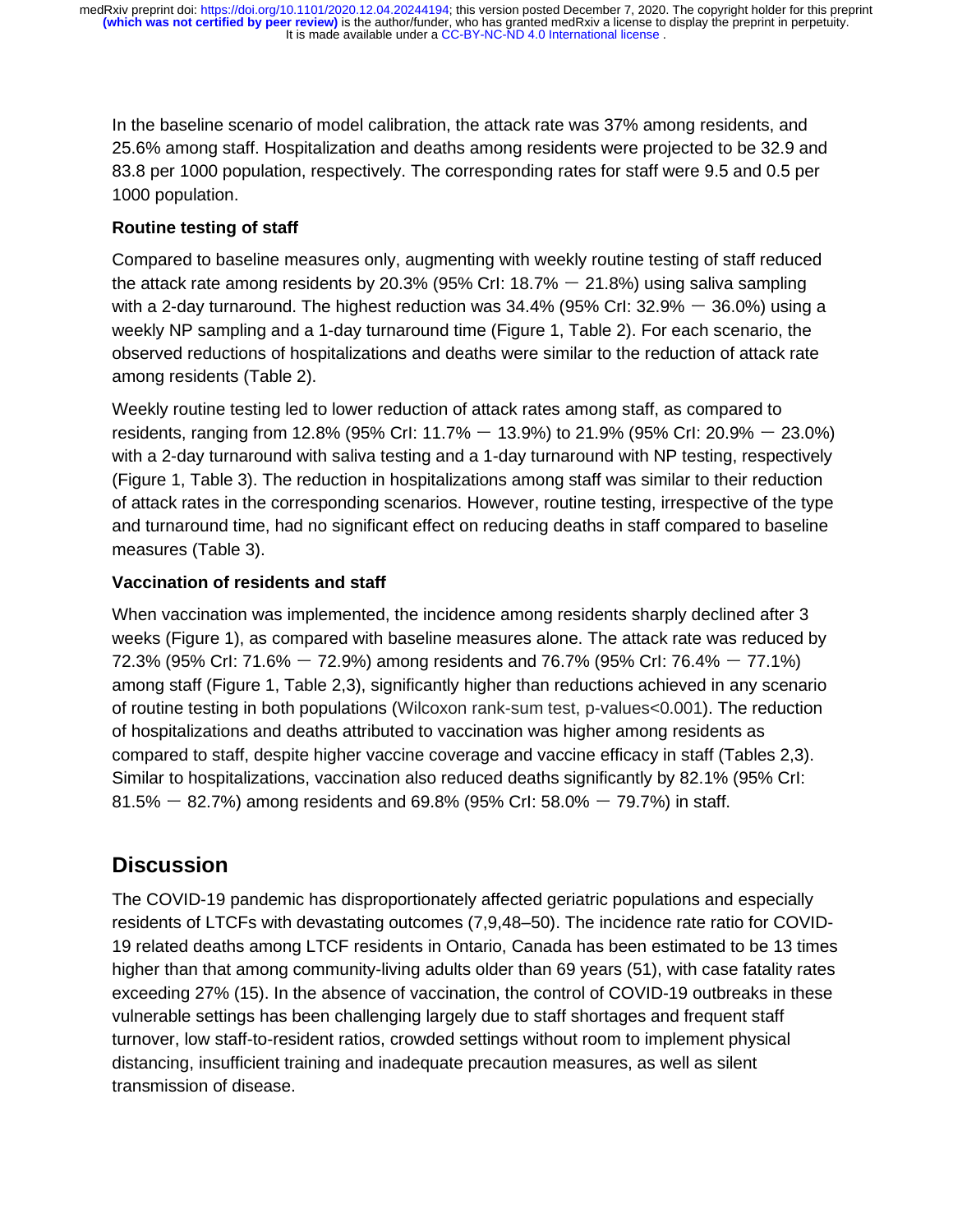Our evaluation of multi-pronged strategies in LTCFs indicate that augmenting nonpharmaceutical measures with routine testing of staff can reduce the rates of silent transmission and would decrease infections and their adverse clinical outcomes considerably among residents. We found that with a 2-day or longer time-delay from sample collection to results, the impact of this measure on hospitalizations and deaths among residents decreases by at least 9% compared to a 1-day turnaround time in both NP and saliva testing. Vaccination with a similar uptake to seasonal influenza vaccine would significantly (2-4 times more than routine testing of staff) reduce infection and outcomes among residents and staff. While vaccines will reduce the incidence of infection and may decrease transmission, the practice of other measures (i.e., mask-wearing, social distancing, hand hygiene) will still be needed for some time until community transmission is controlled since vaccine efficacy will not be absolute.

#### **Limitations**

Our results should be interpreted within the study assumptions and limitations. For the model structure, staff-to-resident ratio, and population interactions, we relied on existing data and correspondence with LTCFs affected by COVID-19 in Ontario, Canada. We did not include visitation by community members in the model during the outbreak, which may be allowed with specific guidelines for visitors. We also did not include other modes of disease transmission such as aerosolization of the virus without adequate ventilation. For evaluation of routine testing, we assumed a 100% compliance rate among staff. While this may be a reasonable assumption for non-invasive, self-administered saliva testing, compliance will likely be affected by practical challenges of a relatively invasive NP testing. We assumed that staff cohorting can be effectively and sustainably implemented as described; however, staff shortages and the use of overtime to replace staff may affect the effectiveness of this strategy. We assumed that the protective efficacy of a vaccine would be reduced by 10% to 50% in comorbid and elderly residents, similar to observations for influenza vaccines (44,45). If the efficacy of a COVID-19 vaccine was not affected by age or frailty, vaccine impact would be even greater than projected here among residents.

## **Conclusions**

Our study highlights the importance of multifaceted strategies for protecting vulnerable residents. Furthermore, without population-level control of disease, the risk of infection and silent transmission by staff or visitors cannot be discounted even with a highly efficacious vaccine.

**Author Contributions:** Dr. Moghadas had full access to all of the data in the study and

takes responsibility for the integrity and accuracy of the data analysis and results.

*Concept and design:* Moghadas, Cipriano, Galvani, Langley.

*Acquisition, analysis, or interpretation of data:* All authors.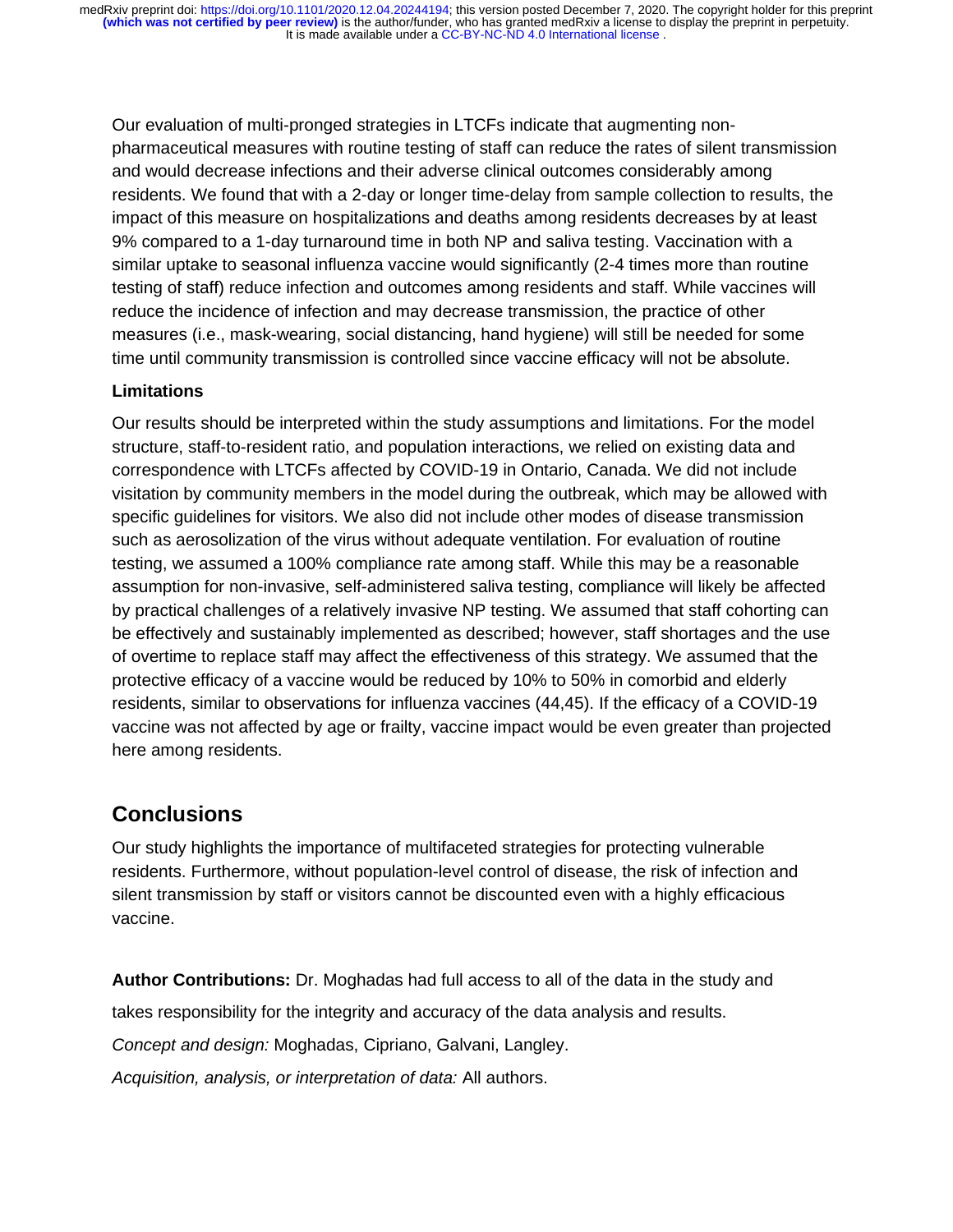It is made available under a [CC-BY-NC-ND 4.0 International license](http://creativecommons.org/licenses/by-nc-nd/4.0/) . **(which was not certified by peer review)** is the author/funder, who has granted medRxiv a license to display the preprint in perpetuity. medRxiv preprint doi: [https://doi.org/10.1101/2020.12.04.20244194;](https://doi.org/10.1101/2020.12.04.20244194) this version posted December 7, 2020. The copyright holder for this preprint

*Drafting of the manuscript:* Moghadas, Zhang, Nourbakhsh.

*Model implementation, simulations, and statistical analysis:* Vilches, Nourbakhsh, Moghadas. *Obtained funding:* Moghadas, Galvani, Vilches.

**Funding/Support:** Seyed Moghadas: CIHR (OV4 — 170643), COVID-19 Rapid Research; Natural Sciences and Engineering Research Council of Canada; and Canadian Foundation for Innovation. Alison Galvani: NSF (RAPID - 2027755), NIH (1RO1AI151176-01). Thomas N. Vilches: São Paulo Research Foundation (FAPESP), grant 2018/24811-1. Lauren Cipriano: Society for Medical Decision Making COVID-19 Decision Modeling Initiative funded by the Gordon and Betty Moore Foundation through Grant GBMF9634 to Johns Hopkins University and a Western University Catalyst Research Grant. The funders had no role in the design and conduct of the study; collection, management, analysis, and interpretation of the data; preparation, review, or approval of the manuscript; and decision to submit the manuscript for publication.

**Conflict of Interest Disclosures.** Dr. Joanne M. Langley reports that her institution has received funding for research studies from Sanofi Pasteur, GlaxoSmithKline, Merck, Janssen and Pfizer. Dr. Joanne M. Langley also holds the CIHR-GSK Chair in Pediatric Vaccinology at Dalhousie University. Other authors declare no competing interests.

**Additional Contributions:** The authors thank the management team of LTCFs in Ontario, Canada for helpful conversations that informed our analysis, strategies, and assumptions.

# **References**

- 1. This is long term care 2019, report provided by Ontario Long term Care Association https://www.oltca.com/OLTCA/Documents/Reports/TILTC2019web.pdf (accessed 2020 September 23).
- 2. Preparing for COVID-19 in Nursing Homes, Centre for Disease Control and Prevention, https://www.cdc.gov/coronavirus/2019-ncov/hcp/long-term-care.html (accessed November 2020).
- 3. Wang J, Yang W, Pan L, Ji JS, Shen J, Zhao K, et al. Prevention and control of COVID-19 in nursing homes, orphanages, and prisons. Environ Pollut [Internet]. 2020 Nov [cited 2020 Nov 27];266:115161. Available from: https://linkinghub.elsevier.com/retrieve/pii/S0269749120327627
- 4. Zhang K, Vilches TN, Tariq M, Galvani AP, Moghadas SM. The impact of mask-wearing and shelter-in-place on COVID-19 outbreaks in the United States. Int J Infect Dis [Internet]. 2020 Dec [cited 2020 Nov 27];101:334–41. Available from: https://linkinghub.elsevier.com/retrieve/pii/S1201971220322049
- 5. Ladhani SN, Chow JY, Janarthanan R, Fok J, Crawley-Boevey E, Vusirikala A, et al.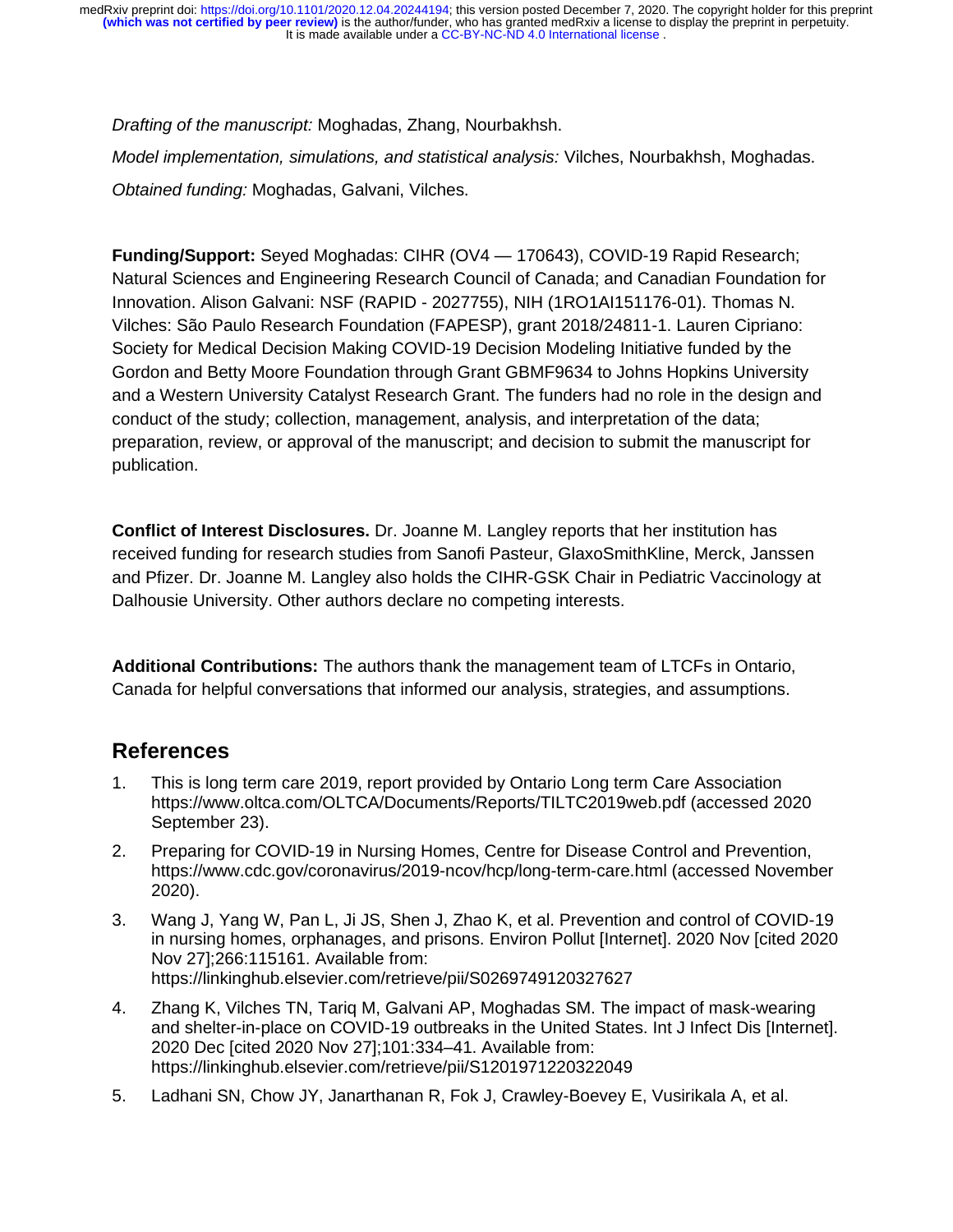Investigation of SARS-CoV-2 outbreaks in six care homes in London, April 2020. EClinicalMedicine [Internet]. 2020 Sep [cited 2020 Nov 27];26:100533. Available from: https://linkinghub.elsevier.com/retrieve/pii/S2589537020302777

- 6. Ouslander JG, Grabowski DC. COVID‐19 in Nursing Homes: Calming the Perfect Storm. J Am Geriatr Soc [Internet]. 2020 Oct [cited 2020 Nov 27];68(10):2153–62. Available from: https://onlinelibrary.wiley.com/doi/10.1111/jgs.16784
- 7. Barnett ML, Grabowski DC. Nursing Homes Are Ground Zero for COVID-19 Pandemic. JAMA Health Forum [Internet]. 2020 Mar 24 [cited 2020 Oct 20];1(3):e200369. Available from: https://jamanetwork.com/channels/health-forum/fullarticle/2763666
- 8. Hsu A, Lane N, Sinha S, Dunning J, Dhuper M, Kahiel Z, et al. Report: Understanding the impact of COVID-19 on residents of Canada's long-term care homes — ongoing challenges and policy responses. Article in LTCcovidorg Int Long-Term Care Policy Network CPEC-LSE [Internet]. 2020 Jun 4; Available from: https://ltccovid.org/wpcontent/uploads/2020/06/LTCcovid-country-reports\_Canada\_June-4-2020.pdf
- 9. Pandemic Experience in the Long-Term Care Sector: How Does Canada Compare With Other Countries? 2020; Available from: https://www.cihi.ca/sites/default/files/document/covid-19-rapid-response-long-term-caresnapshot-en.pdf
- 10. Wang B, Li R, Lu Z, Huang Y. Does comorbidity increase the risk of patients with COVID-19: evidence from meta-analysis. Aging [Internet]. 2020 Apr 8 [cited 2020 Nov 28];12(7):6049–57. Available from: https://www.agingus.com/lookup/doi/10.18632/aging.103000
- 11. Yang J, Zheng Y, Gou X, Pu K, Chen Z, Guo Q, et al. Prevalence of comorbidities and its effects in patients infected with SARS-CoV-2: a systematic review and meta-analysis. Int J Infect Dis [Internet]. 2020 May [cited 2020 Nov 28];94:91–5. Available from: https://linkinghub.elsevier.com/retrieve/pii/S1201971220301363
- 12. Garnier-Crussard A, Forestier E, Gilbert T, Krolak-Salmon P. Novel Coronavirus (COVID-19) Epidemic: What Are the Risks for Older Patients? J Am Geriatr Soc [Internet]. 2020 May [cited 2020 Nov 28];68(5):939–40. Available from: https://onlinelibrary.wiley.com/doi/abs/10.1111/jgs.16407
- 13. Stall NM, Jones A, Brown KA, Rochon PA, Costa AP. For-profit long-term care homes and the risk of COVID-19 outbreaks and resident deaths. Can Med Assoc J [Internet]. 2020 Aug 17 [cited 2020 Oct 20];192(33):E946–55. Available from: http://www.cmaj.ca/lookup/doi/10.1503/cmaj.201197
- 14. Liu M, Maxwell CJ, Armstrong P, Schwandt M, Moser A, McGregor MJ, et al. COVID-19 in long-term care homes in Ontario and British Columbia. Can Med Assoc J [Internet]. 2020 Nov 23 [cited 2020 Nov 27];192(47):E1540–6. Available from: http://www.cmaj.ca/lookup/doi/10.1503/cmaj.201860
- 15. Brown KA, Jones A, Daneman N, Chan AK, Schwartz KL, Garber GE, et al. Association Between Nursing Home Crowding and COVID-19 Infection and Mortality in Ontario, Canada. JAMA Intern Med [Internet]. 2020 Nov 9 [cited 2020 Nov 27]; Available from: https://jamanetwork.com/journals/jamainternalmedicine/fullarticle/2772335
- 16. Jon Cohen. Incredible milestone for science.' Pfizer and BioNTech update their promising COVID-19 vaccine result. 2020 Nov; Available from: https://www.sciencemag.org/news/2020/11/covid-19-vaccine-trial-complete-pfizer-and-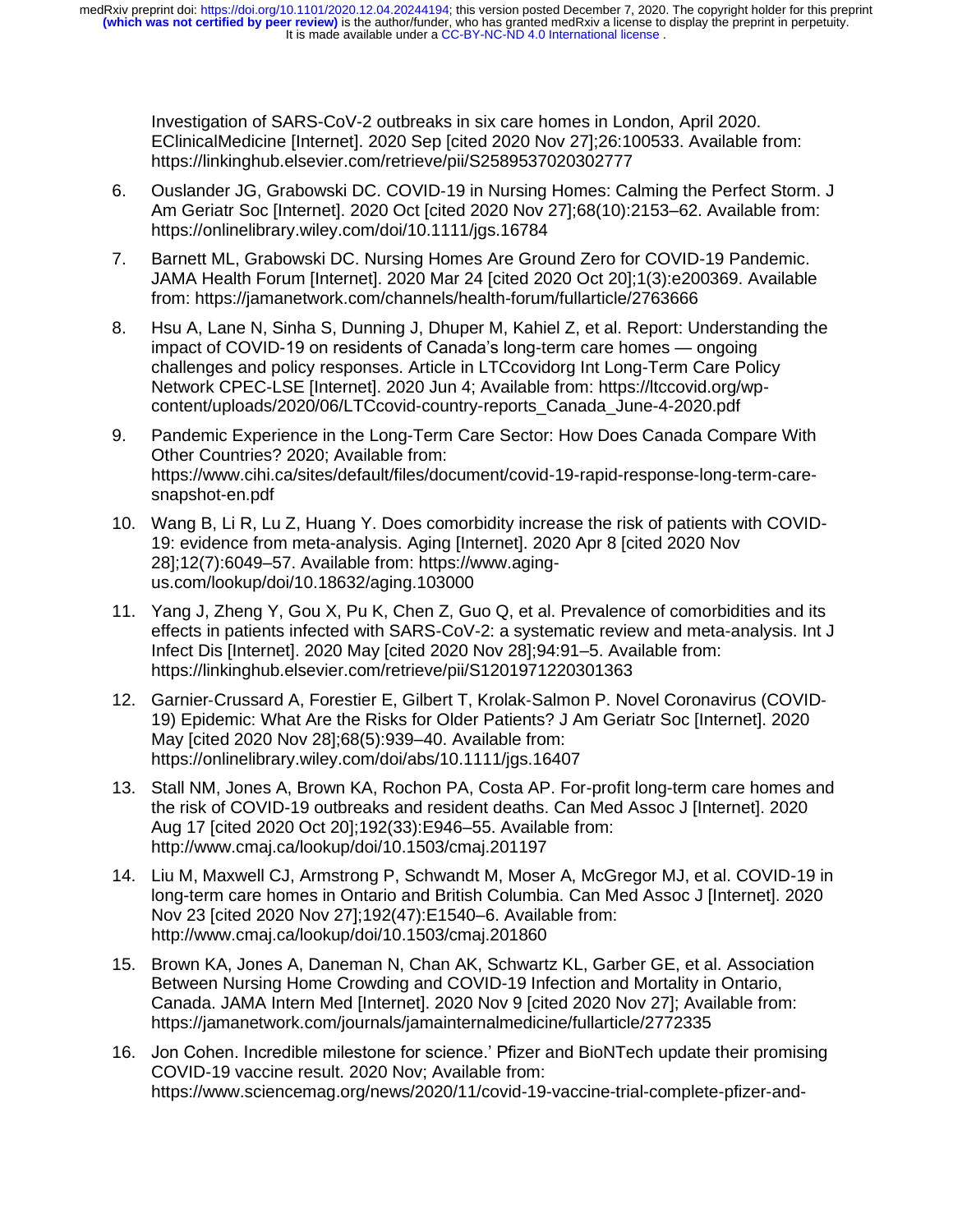biontech-update-their-promising-result

- 17. Pfizer and BioNTech Conclude Phase 3 Study of COVID-19 Vaccine Candidate, Meeting All Primary Efficacy Endpoints. 2020 Nov; Available from: https://www.pfizer.com/news/press-release/press-release-detail/pfizer-and-biontechconclude-phase-3-study-covid-19-vaccine
- 18. Mahase E. Covid-19: Moderna vaccine is nearly 95% effective, trial involving high risk and elderly people shows. BMJ [Internet]. 2020 Nov 17 [cited 2020 Nov 27];m4471. Available from: https://www.bmj.com/lookup/doi/10.1136/bmj.m4471
- 19. Enhanced epidemiological summary: COVID-19 in long-term care home residents in Ontario – January 15, 2020 to June 1, 2020. 2020;
- 20. Champredon D, Najafi M, Laskowski M, Chit A, Moghadas SM. Individual movements and contact patterns in a Canadian long-term care facility. AIMS Public Health. 2018;5(2):111– 21.
- 21. Najafi M, Laskowski M, de Boer PT, Williams E, Chit A, Moghadas SM. The Effect of Individual Movements and Interventions on the Spread of Influenza in Long-Term Care Facilities. Med Decis Mak. 2017;37(8):871–81.
- 22. Statistics Canada. Labour force characteristics by sex and detailed age group, annual, inactive [Internet]. Government of Canada; [cited 2020 Nov 27]. Available from: https://www150.statcan.gc.ca/t1/tbl1/en/tv.action?pid=1410001801
- 23. COVID-19 Point Prevalence Map, Defence Research and Development Canada. Available from: https://decision-support-tools.com/map
- 24. Poline J, Gaschignard J, Leblanc C, Madhi F, Foucaud E, Nattes E, et al. Systematic Severe Acute Respiratory Syndrome Coronavirus 2 Screening at Hospital Admission in Children: A French Prospective Multicenter Study. Clin Infect Dis [Internet]. 2020 Jul 25 [cited 2020 Nov 16];ciaa1044. Available from: https://academic.oup.com/cid/advancearticle/doi/10.1093/cid/ciaa1044/5876373
- 25. Buitrago-Garcia D, Egli-Gany D, Counotte MJ, Hossmann S, Imeri H, Ipekci AM, et al. Occurrence and transmission potential of asymptomatic and presymptomatic SARS-CoV-2 infections: A living systematic review and meta-analysis. Ford N, editor. PLOS Med [Internet]. 2020 Sep 22 [cited 2020 Nov 16];17(9):e1003346. Available from: https://dx.plos.org/10.1371/journal.pmed.1003346
- 26. Li X, Xu W, Dozier M, He Y, Kirolos A, Theodoratou E. The role of children in transmission of SARS-CoV-2: A rapid review. J Glob Health [Internet]. 2020 Jun [cited 2020 Nov 16];10(1):011101. Available from: http://jogh.org/documents/issue202001/jogh-10- 011101.pdf
- 27. DeBiasi RL, Delaney M. Symptomatic and Asymptomatic Viral Shedding in Pediatric Patients Infected With Severe Acute Respiratory Syndrome Coronavirus 2 (SARS-CoV-2): Under the Surface. JAMA Pediatr [Internet]. 2020 Aug 28 [cited 2020 Nov 16]; Available from: https://jamanetwork.com/journals/jamapediatrics/fullarticle/2770149
- 28. Li R, Pei S, Chen B, Song Y, Zhang T, Yang W, et al. Substantial undocumented infection facilitates the rapid dissemination of novel coronavirus (SARS-CoV-2). Science. 2020 01;368(6490):489–93.
- 29. Gatto M, Bertuzzo E, Mari L, Miccoli S, Carraro L, Casagrandi R, et al. Spread and dynamics of the COVID-19 epidemic in Italy: Effects of emergency containment measures. Proc Natl Acad Sci [Internet]. 2020 May 12 [cited 2020 Nov 27];117(19):10484–91.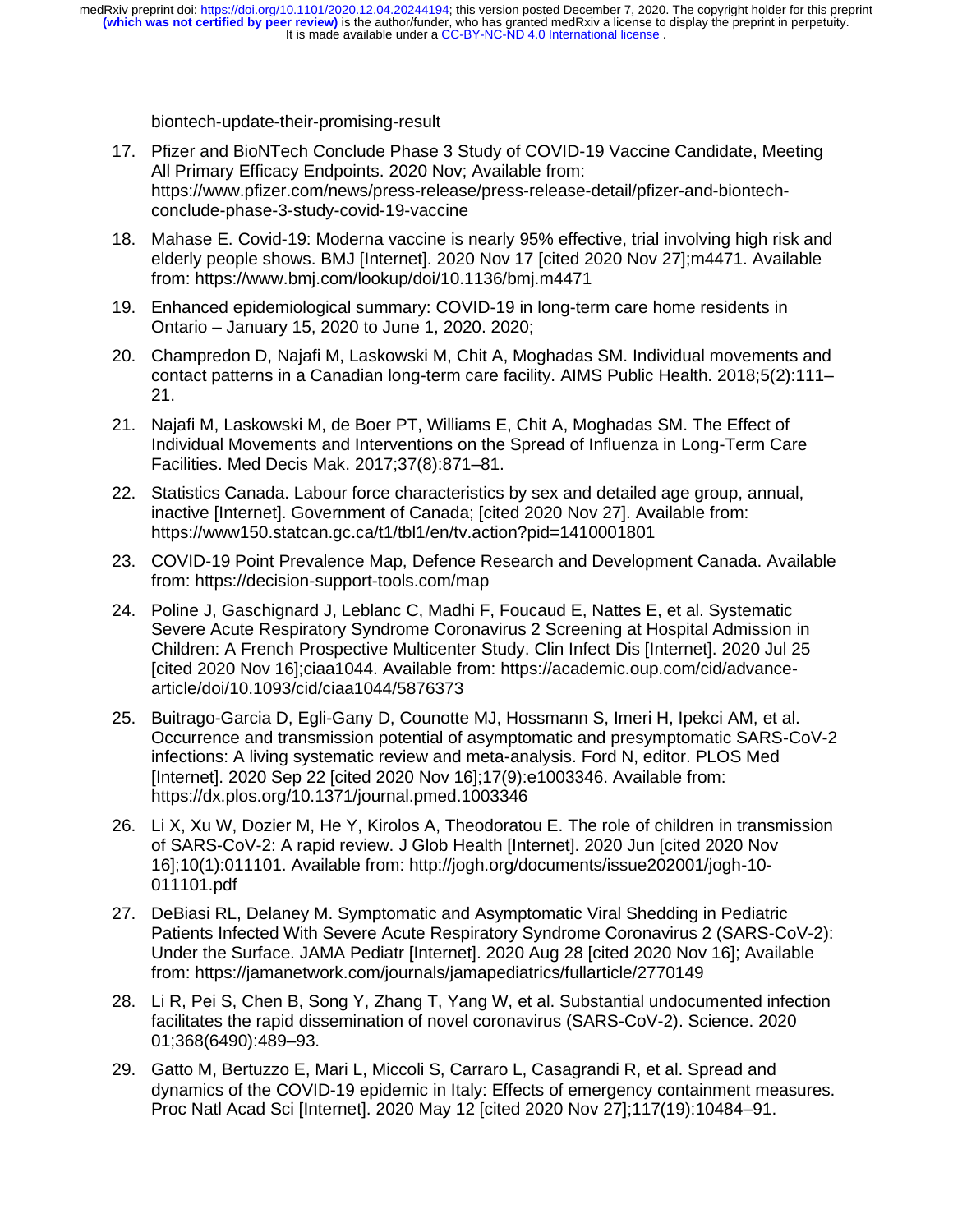Available from: http://www.pnas.org/lookup/doi/10.1073/pnas.2004978117

- 30. Lauer SA, Grantz KH, Bi Q, Jones FK, Zheng Q, Meredith HR, et al. The Incubation Period of Coronavirus Disease 2019 (COVID-19) From Publicly Reported Confirmed Cases: Estimation and Application. Ann Intern Med [Internet]. 2020 May 5 [cited 2020 Nov 27];172(9):577–82. Available from: https://www.acpjournals.org/doi/10.7326/M20-0504
- 31. He X, Lau EHY, Wu P, Deng X, Wang J, Hao X, et al. Temporal dynamics in viral shedding and transmissibility of COVID-19. Nat Med. 2020;26(5):672–5.
- 32. Moghadas SM, Fitzpatrick MC, Sah P, Pandey A, Shoukat A, Singer BH, et al. The implications of silent transmission for the control of COVID-19 outbreaks. Proc Natl Acad Sci U S A. 2020 28;117(30):17513–5.
- 33. Ferretti L, Wymant C, Kendall M, Zhao L, Nurtay A, Abeler-Dörner L, et al. Quantifying SARS-CoV-2 transmission suggests epidemic control with digital contact tracing. Science [Internet]. 2020 May 8 [cited 2020 Nov 27];368(6491):eabb6936. Available from: https://www.sciencemag.org/lookup/doi/10.1126/science.abb6936
- 34. Ministry of Health. COVID-19 Outbreak Guidance for LongTerm Care Homes (LTCH). 2020 Apr; Available from: http://www.health.gov.on.ca/en/pro/programs/publichealth/coronavirus/docs/LTCH\_outbrea k\_guidance.pdf
- 35. Shoukat A, Wells CR, Langley JM, Singer BH, Galvani AP, Moghadas SM. Projecting demand for critical care beds during COVID-19 outbreaks in Canada. Can Med Assoc J [Internet]. 2020 May 11 [cited 2020 Jun 10];192(19):E489–96. Available from: http://www.cmaj.ca/lookup/doi/10.1503/cmaj.200457
- 36. Moghadas SM, Shoukat A, Fitzpatrick MC, Wells CR, Sah P, Pandey A, et al. Projecting hospital utilization during the COVID-19 outbreaks in the United States. Proc Natl Acad Sci [Internet]. 2020 Apr 21 [cited 2020 Jun 10];117(16):9122–6. Available from: https://www.pnas.org/content/117/16/9122
- 37. Sanche S, Lin YT, Xu C, Romero-Severson E, Hengartner N, Ke R. High Contagiousness and Rapid Spread of Severe Acute Respiratory Syndrome Coronavirus 2. Emerg Infect Dis [Internet]. 2020 Jul [cited 2020 Nov 27];26(7):1470–7. Available from: http://wwwnc.cdc.gov/eid/article/26/7/20-0282\_article.htm
- 38. Chu DK, Akl EA, Duda S, Solo K, Yaacoub S, Schünemann HJ, et al. Physical distancing, face masks, and eye protection to prevent person-to-person transmission of SARS-CoV-2 and COVID-19: a systematic review and meta-analysis. Lancet Lond Engl. 2020 27;395(10242):1973–87.
- 39. Iacobucci G. Covid-19: NHS staff must be tested weekly to keep services running, say MPs. BMJ [Internet]. 2020 Oct 1 [cited 2020 Nov 28];m3804. Available from: https://www.bmj.com/lookup/doi/10.1136/bmj.m3804
- 40. Zhang K, Shoukat A, Crystal W, Langley JM, Galvani AP, Moghadas SM. Routine saliva testing for the identification of silent COVID-19 infections in healthcare workers [Internet]. medRxiv; 2020 Nov [cited 2020 Nov 30]. Available from: http://medrxiv.org/lookup/doi/10.1101/2020.11.27.20240044
- 41. Miller TE, Garcia Beltran WF, Bard AZ, Gogakos T, Anahtar MN, Astudillo MG, et al. Clinical sensitivity and interpretation of PCR and serological COVID‐19 diagnostics for patients presenting to the hospital. FASEB J [Internet]. 2020 Oct [cited 2020 Nov 28];34(10):13877–84. Available from: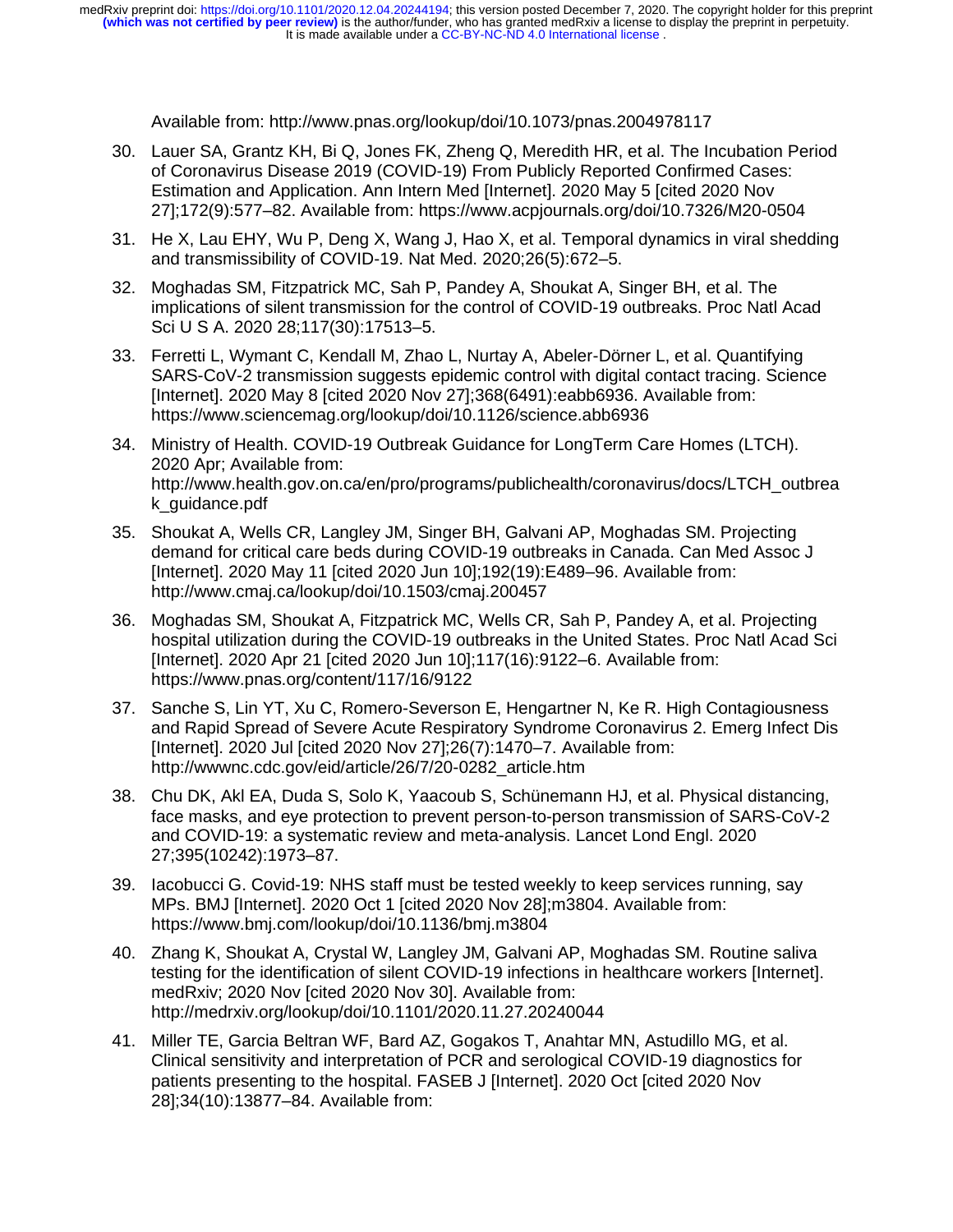https://onlinelibrary.wiley.com/doi/10.1096/fj.202001700RR

- 42. Vaccine uptake in Canadian Adults 2019, Government of Canada. Available from: https://www.canada.ca/en/public-health/services/publications/healthy-living/2018-2019 influenza-flu-vaccine-coverage-survey-results.html
- 43. Moran K, Maaten S, Guttmann A, Northrup D, Kwong JC. Influenza vaccination rates in Ontario children: Implications for universal childhood vaccination policy. Vaccine [Internet]. 2009 Apr [cited 2020 Nov 27];27(17):2350–5. Available from: https://linkinghub.elsevier.com/retrieve/pii/S0264410X09002333
- 44. Andrew MK, Shinde V, Ye L, Hatchette T, Haguinet F, Dos Santos G, et al. The Importance of Frailty in the Assessment of Influenza Vaccine Effectiveness Against Influenza-Related Hospitalization in Elderly People. J Infect Dis [Internet]. 2017 Aug 15 [cited 2020 Nov 27];216(4):405–14. Available from: https://academic.oup.com/jid/article/216/4/405/4036225
- 45. Dhakal S, Klein SL. Host Factors Impact Vaccine Efficacy: Implications for Seasonal and Universal Influenza Vaccine Programs. Coyne CB, editor. J Virol [Internet]. 2019 Aug 7 [cited 2020 Nov 27];93(21):e00797-19, /jvi/93/21/JVI.00797-19.atom. Available from: https://jvi.asm.org/content/93/21/e00797-19
- 46. Adams ML, Katz DL, Grandpre J. Population-Based Estimates of Chronic Conditions Affecting Risk for Complications from Coronavirus Disease, United States. Emerg Infect Dis. 2020;26(8):1831–3.
- 47. Mizumoto K, Kagaya K, Zarebski A, Chowell G. Estimating the asymptomatic proportion of coronavirus disease 2019 (COVID-19) cases on board the Diamond Princess cruise ship, Yokohama, Japan, 2020. Euro Surveill Bull Eur Sur Mal Transm Eur Commun Dis Bull. 2020;25(10).
- 48. ECDC Public Health Emergency Team, Danis K, Fonteneau L, Georges S, Daniau C, Bernard-Stoecklin S, et al. High impact of COVID-19 in long-term care facilities, suggestion for monitoring in the EU/EEA, May 2020. Eurosurveillance [Internet]. 2020 Jun 4 [cited 2020 Nov 27];25(22). Available from: https://www.eurosurveillance.org/content/10.2807/1560-7917.ES.2020.25.22.2000956
- 49. Burton JK, Bayne G, Evans C, Garbe F, Gorman D, Honhold N, et al. Evolution and effects of COVID-19 outbreaks in care homes: a population analysis in 189 care homes in one geographical region of the UK. Lancet Healthy Longev [Internet]. 2020 Oct [cited 2020 Nov 27];1(1):e21–31. Available from: https://linkinghub.elsevier.com/retrieve/pii/S266675682030012X
- 50. Bell D, Comas-Herrera A, Henderson D, Jones S, Lemmon E, Moro M, et al. COVID-19 mortality and long term care: a UK comparison. Article in LTCcovid.org, International Long-Term Care Policy Network, CPEC-LSE, August 2020. 2020; Available from: https://ltccovid.org/2020/08/28/covid-19-mortality-and-long-term-care-a-uk-comparison/
- 51. Fisman D, Lapointe-Shaw L, Bogoch I, McCready J, Tuite A. Failing our Most Vulnerable: COVID-19 and Long-Term Care Facilities in Ontario [Internet]. Infectious Diseases (except HIV/AIDS); 2020 Apr [cited 2020 Nov 27]. Available from: http://medrxiv.org/lookup/doi/10.1101/2020.04.14.20065557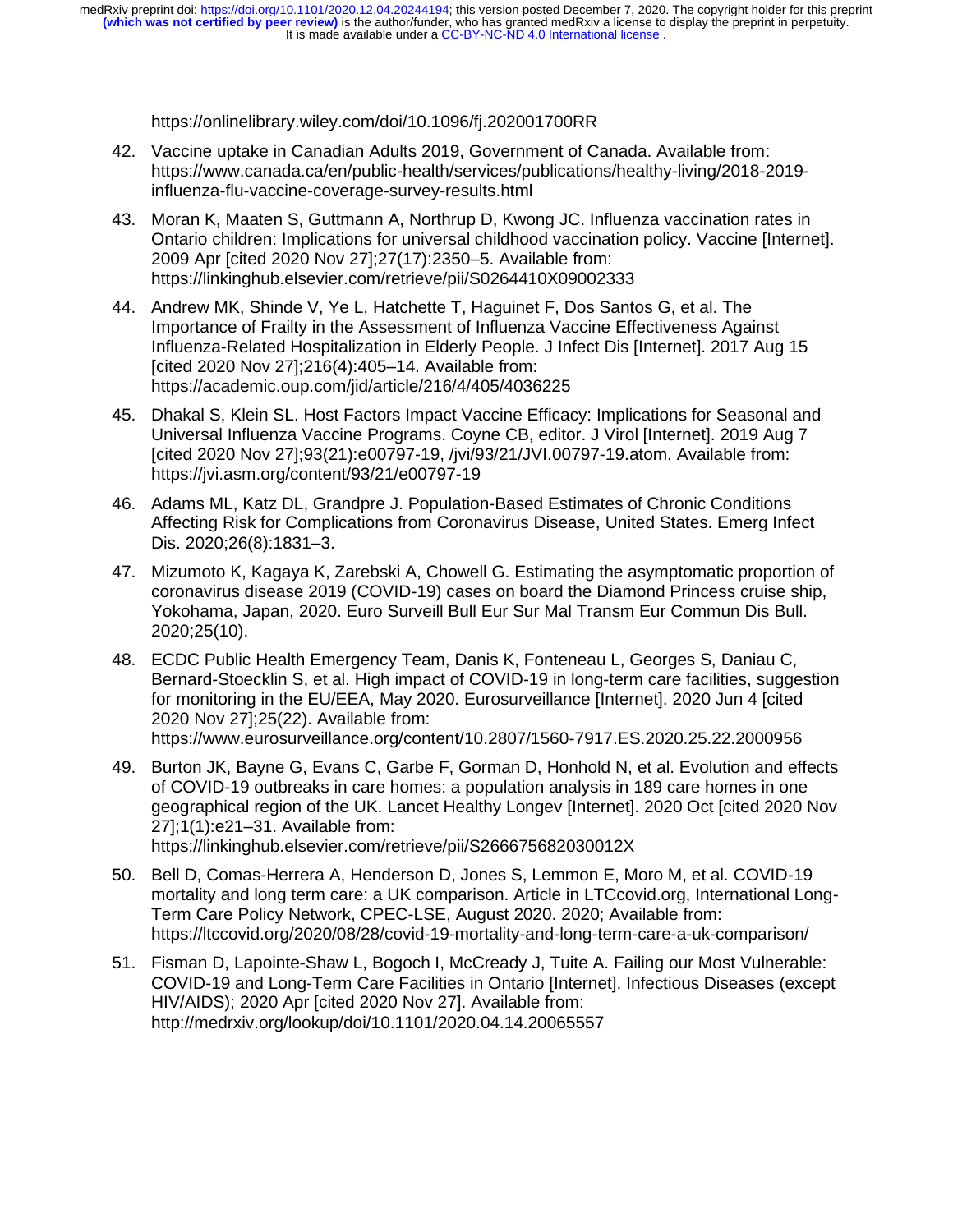| Table 1. Model parameters and their estimated value. |  |
|------------------------------------------------------|--|
|------------------------------------------------------|--|

| <b>Model parameter</b>                                                     |                                                             | <b>Staff</b> |       | <b>Resident</b> |           |                            |       | <b>Source</b> |
|----------------------------------------------------------------------------|-------------------------------------------------------------|--------------|-------|-----------------|-----------|----------------------------|-------|---------------|
| Age group                                                                  | $20 - 49$                                                   | $50 - 64$    | <60   | $60 - 69$       | $70 - 79$ | $80 - 89$                  | $90+$ |               |
| Transmission probability<br>per contact during pre-<br>symptomatic stage   | 0.0476<br>Calibrated to incidence data for LTCFs in Ontario |              |       |                 |           | (19)                       |       |               |
| Incubation period (days)                                                   | Log-Normal(shape: 1.434, scale: 0.661)                      |              |       |                 | (30)      |                            |       |               |
| Asymptomatic period<br>(days)                                              | Gamma(shape: 5, scale: 1)                                   |              |       |                 |           | Derived<br>from $(29, 31)$ |       |               |
| Pre-symptomatic period<br>(days)                                           | Gamma(shape: 1.058, scale: 2.174)                           |              |       |                 |           | (31)                       |       |               |
| Infectious period from<br>onset of symptoms<br>(days)                      | Gamma(shape: 2.768, scale: 1.1563)                          |              |       |                 |           | Derived<br>from $(28)$     |       |               |
| Proportion of individuals<br>with comorbidities                            | 0.18                                                        | 0.38         | 1     |                 |           | (1, 46)                    |       |               |
| Proportion of infected<br>individuals developing<br>asymptomatic infection | 0.29                                                        | 0.29         | 0.18  | 0.18            | 0.18      | 0.13                       | 0.13  | (47)          |
| Proportion of<br>symptomatic cases<br>developing severe<br>illness         | 0.15                                                        | 0.40         | 0.8   |                 |           |                            | (36)  |               |
| Hospitalization rate of<br>symptomatic cases                               | 23.5%                                                       | 23.5%        | 18.2% | 15.1%           | 13.4%     | 9.3%                       | 7.1%  | (19)          |
| Case fatality rate                                                         | 0.21%                                                       | 0.21%        | 8.4%  | 18.8%           | 24.1%     | 27.9%                      | 35.4% | (19)          |
| Length of hospital stay                                                    | Gamma(shape: 4.5, scale: 2.75)                              |              |       |                 | (37)      |                            |       |               |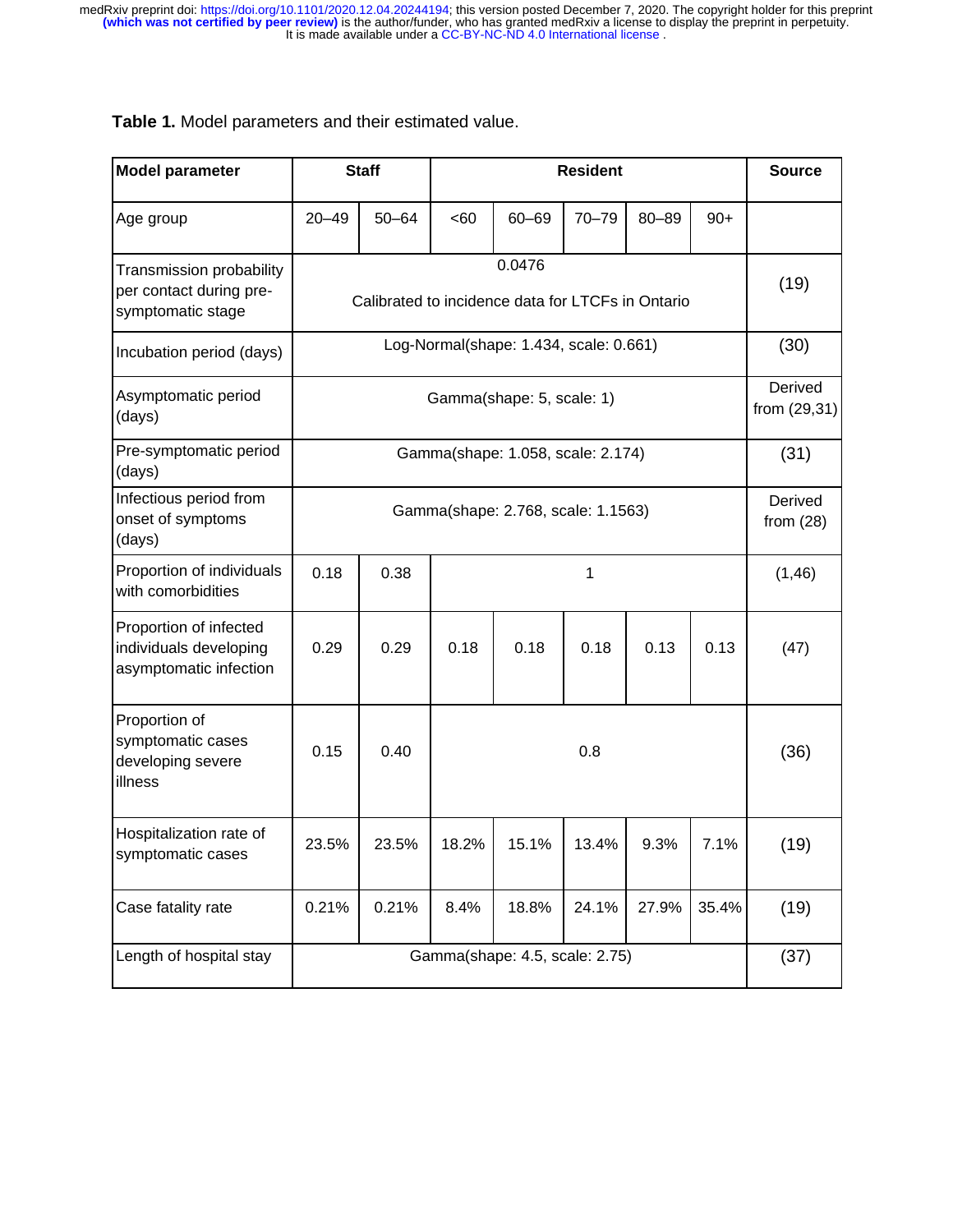**Table 2.** Mean and 95% credible intervals for the reduction of cumulative infections, hospitalizations, and deaths among residents achieved by additional measures of 7-day routine testing of staff, and vaccination of staff and residents as compared with baseline measures alone.

| <b>Measure</b>        |                  | Mean relative reduction (%) and 95% Crl |                   |                   |  |
|-----------------------|------------------|-----------------------------------------|-------------------|-------------------|--|
| 7-day routine testing |                  | Infection                               | Hospitalization   | Death             |  |
| NP sampling           | 1-day turnaround | 34.4 (32.9, 36.0)                       | 33.7 (31.6, 35.8) | 34.8 (33.0, 36.5) |  |
|                       | 2-day turnaround | 24.8 (23.1, 26.4)                       | 24.1 (21.6, 26.5) | 24.4 (22.4, 26.3) |  |
| Saliva sampling       | 1-day turnaround | 28.7 (27.1, 30.3)                       | 28.3 (26.0, 30.6) | 29.0 (27.1, 30.8) |  |
|                       | 2-day turnaround | 20.3 (18.7, 21.8)                       | 18.5 (15.8, 20.8) | 20.1 (18.3, 22.0) |  |
| Vaccination           |                  | 72.3 (71.6, 72.9)                       | 81.4 (80.6, 82.2) | 82.1 (81.5, 82.7) |  |

**Table 3.** Mean and 95% credible intervals for the reduction of cumulative infections, hospitalizations, and deaths among staff achieved by additional measures of 7-day routine testing of staff, and vaccination of staff and residents as compared with baseline measures alone.

| <b>Measure</b>        |                  | Mean relative reduction (%) and 95% Crl |                   |                            |  |
|-----------------------|------------------|-----------------------------------------|-------------------|----------------------------|--|
| 7-day routine testing |                  | Infection                               | Hospitalization   | Death                      |  |
| NP sampling           | 1-day turnaround | 21.9 (20.9, 23.0)                       | 22.1 (17.6, 26.3) | $21.0$ (-1.6, 39.5)        |  |
|                       | 2-day turnaround | 15.2 (14.1, 16.3)                       | 15.2 (10.5, 19.7) | 15.2 (-7.4, 34.4)          |  |
| Saliva sampling       | 1-day turnaround | 18.3 (17.2, 19.3)                       | 19.0 (12.2, 23.4) | $17.1$ ( $-5.2$ , $35.7$ ) |  |
|                       | 2-day turnaround | 12.8 (11.7, 13.9)                       | 13.7(9.2, 18.2)   | $7.7$ (-16.1, 28.2)        |  |
| Vaccination           |                  | 76.7 (76.4, 77.1)                       | 71.8 (69.3, 74.0) | 69.8 (58.0, 79.7)          |  |